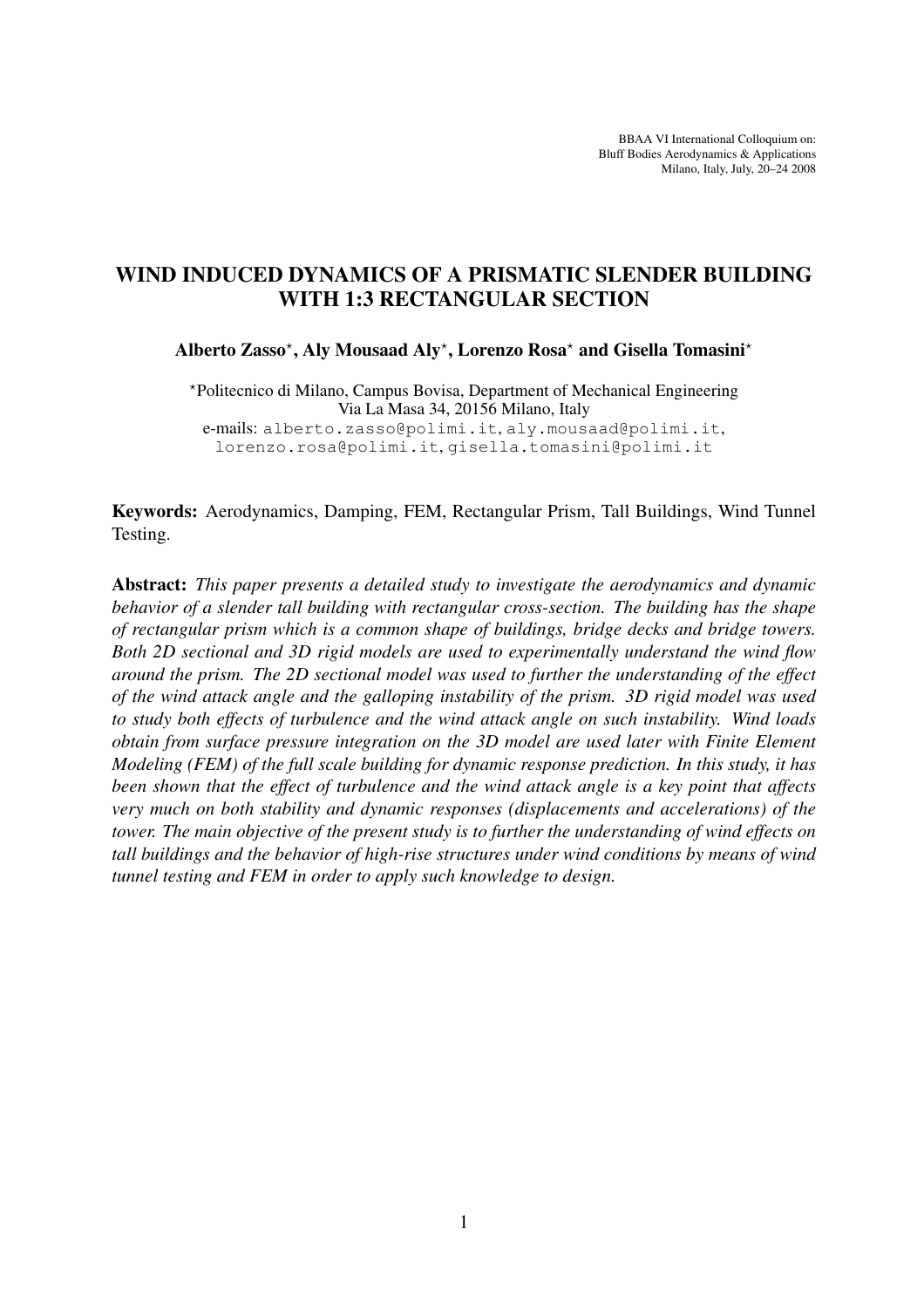### 1 INTRODUCTION

Developments in structural materials and design technology in civil engineering have led to designs that satisfy strength requirements but are often very flexible. These flexibilities lead to unfavorable dynamic responses that may affect on the structural serviceability and occupants comfort when the structure is subjected to dynamic loads like strong winds and earthquakes.

Traditionally, responses of these structures can be evaluated analytically using some codes and formulas [1, 2, 3, 4, 5, 6]. However, these standards provide little guidance for the critical across-wind and torsional responses. This is partially attributed to the fact that the across-wind and torsional responses, unlike the along-wind, result mainly from the aerodynamic pressure fluctuations in the separated shear layers and the wake flow fields, which have prevented, to date, any acceptable direct analytical relation to the oncoming velocity fluctuations [7]. Also, these methods have its limitations especially when some other tall structures exist in the vicinity of the building under consideration. Moreover, responses are restricted to some few modes and the process of evaluating such response depends on much assumption. Wind tunnel measurements and finite element modeling (FEM) of the structures are an effective alternative for determining these responses.

Wind tunnel tests are recommended for acquiring wind loads on the surface of the building under consideration. FEM technique provides a detailed in depth description of the dynamic behavior of the structure. Three dimensional FEM is favorable in predicting the responses of a building as it can combine instantaneously the torsional response with the two in-plane lateral responses considering much higher modes. Also, it produces a mesh on the outer surface of the building by which one can use the pressure integration technique to distribute extensively the external pressure forces on the outer surface of the building [8].

This paper presents a detailed study to investigate the influences of incident wind direction, upstream terrain conditions and interferences from the surroundings on wind responses of a tall prismatic building. The rectangular prism is a common shape of buildings, bridge decks and bridge towers. In the theoretical formulation, dynamic equations of the structure are introduced by finite element analysis, and then a solution procedure for a set of ordinary differential equations are considered by combining the first six vibrational modes. It has been shown that the effect of turbulence and the wind attack angle is a key point that affects very much on both stability and dynamic responses of the tower. The effect of the wind attack angle is very important as both root mean square (rms) and peak responses may occur at wind attack angles rather than Odeg and 90deg. Such effects cannot easily predicted by current codes. The main objective of this study is to further the understanding of wind effects on tall buildings and the behavior of high-rise structures under wind conditions by means of wind tunnel tests in order to apply such knowledge to design as the tower still in its preliminary design stages.

## 2 AERODYNAMICS OF THE RECTANGULAR PRISM

In the year 1934, Prandtl & Tiejens provided the definition of a "bluff-body". They wrote, Ref. [9]: *The simple relations just outlined (invariability of drag coefficients with change in Reynolds' number) are practically true for bodies where the total drag consists almost exclusively of pressure drag and where the geometry of the flow, in particular the breaking away of the fluid, is determined by sharp edges as, for instance, with a plate perpendicular to the direction of the flow*. This statement provides that if a bluff-body has sharp edges, for which the separation point is defined at the leading edge, there are no Reynolds number effects on the aerodynamics of the body. As a result, even if the Reynolds number similitude in wind tunnel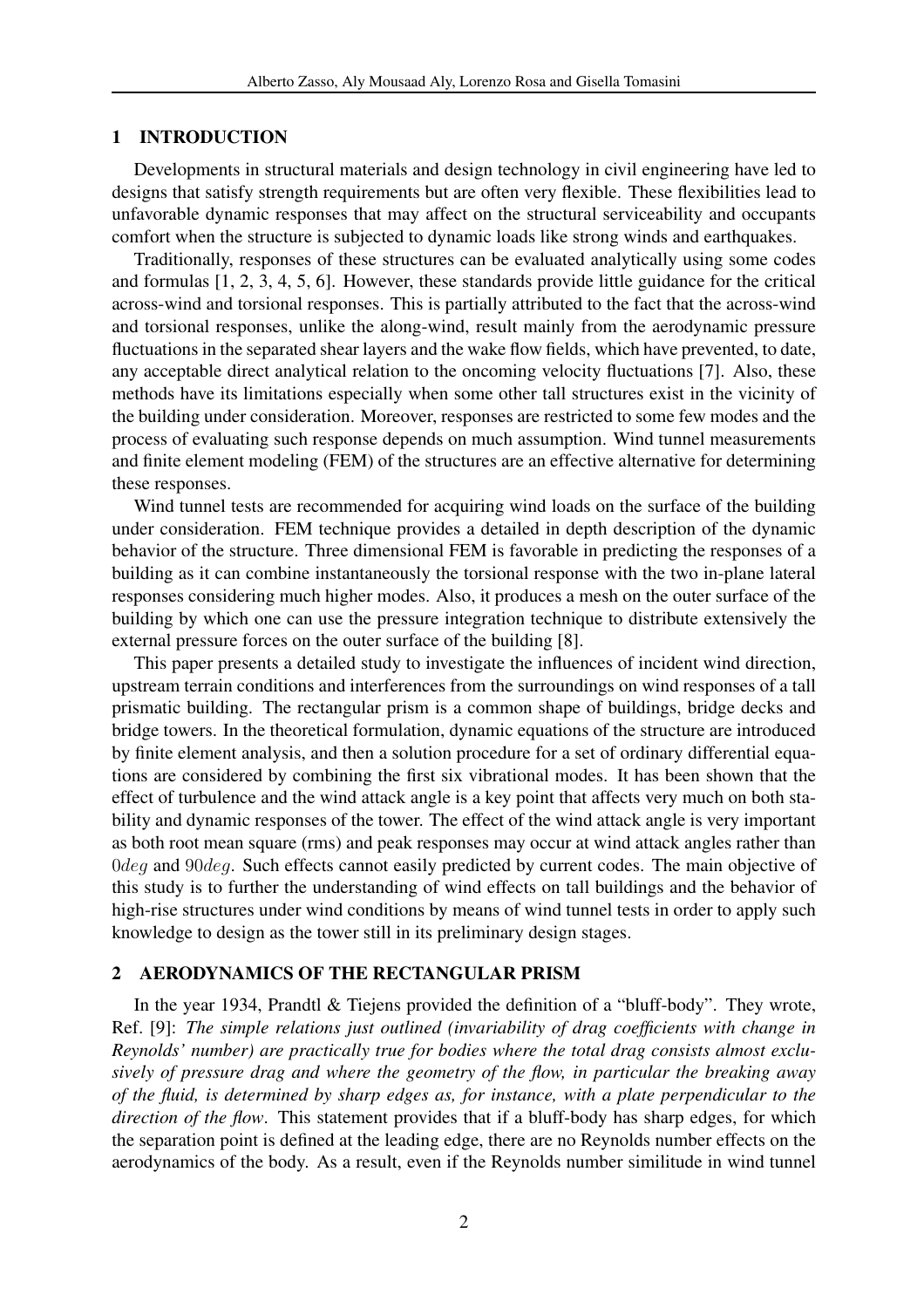tests on rectangular prism with sharp edges is not satisfied, the aerodynamic force coefficients on the model and on the prototype will probably the same. ( $Re \approx 10^3 - 10^4$ ).



Figure 1: Drag coefficient versus elongation ratio  $B/D$  of a rectangular prism with sharp edges, [10].



Figure 2: Variation of  $C<sub>L</sub>$  with angle of attack and turbulence level, for a  $B/D = 2$  rectangular prism with sharp edges, [14].  $\triangledown$  :  $I_u = 5\%;$  $\Delta: I_u = 11\%, \diamond, \ast: smooth-flow.$ 

Given Prandtl & Tiejens assumption, the impossibility of doing tests at Reynolds numbers equal to full-size and that tests at low Reynolds reduces the cost of wind tunnel operation, the Reynolds number similitude was many times "relaxed" in the past, doing investigation on civil structures at low Reynolds. However, recent full-scale measurements, data obtained from large low-speed wind tunnel and a series of studies from Simiu and Scanlan, have disputed the assumption made by Prandtl & Tiejens. Fig. 1 presented by Simiu & Scanlan collects data from different sources regarding the drag coefficient,  $C_D$ , versus the elongation ratio  $B/D$ of rectangular prisms with sharp edges. The figure shows that if the prism has a  $B/D \cong 1$ or  $B/D > 4$  the value of the  $C_D$  is unique. On the other hand, there is a grey zone for the elongation ratios  $2 < B/D < 4$  where the  $C_D$  shows some dispersions, indication of a sensitivity to the Reynolds number.

It has been established that this dispersion is related to a possible presence of a reattachment point on the sides of the prism. The possibility of reattachment of the boundary layer, forced to separate at the windward corners, depends on many parameters such the elongation ratio, edge geometry, turbulence and angle of attack. The presence, and the position, of this reattachment point must be considered because it plays an important role on the aerodynamics of rectangular prisms, [11, 12, 13, 14].

Figure 2 reports lift coefficients,  $C_L$ , for a  $B/D = 2$  rectangular prism with sharp edges. This coefficient is very sensitive to the angle of attack and the level of turbulence of the incoming flow: in low-turbulence condition the section shows a  $C<sub>L</sub>$  trend with negative slope, dangerous because potential for galloping dynamic instability, [15]. However, at higher turbulence, the slope becomes positive and the instability doesn't occur. The behavior of prisms in this  $B/D$ range must be considered in the design stage as their aerodynamics is strongly affected by flow conditions [12]. Among all the parameters, the lift coefficient,  $C_L$ , is the most sensitive parameter to the angle of attack and the level of turbulence in the incoming flow.

### 3 WIND TUNNEL TESTS ON A 2D SECTIONAL MODEL

2D sectional and 3D rigid models were used for wind tunnel tests. The experiment was carried out in the Boundary Layer Test Section of the Wind Tunnel at Politecnico di Milano, that is  $4m$  height,  $14m$  width and  $36m$  length. The building tower considered in this study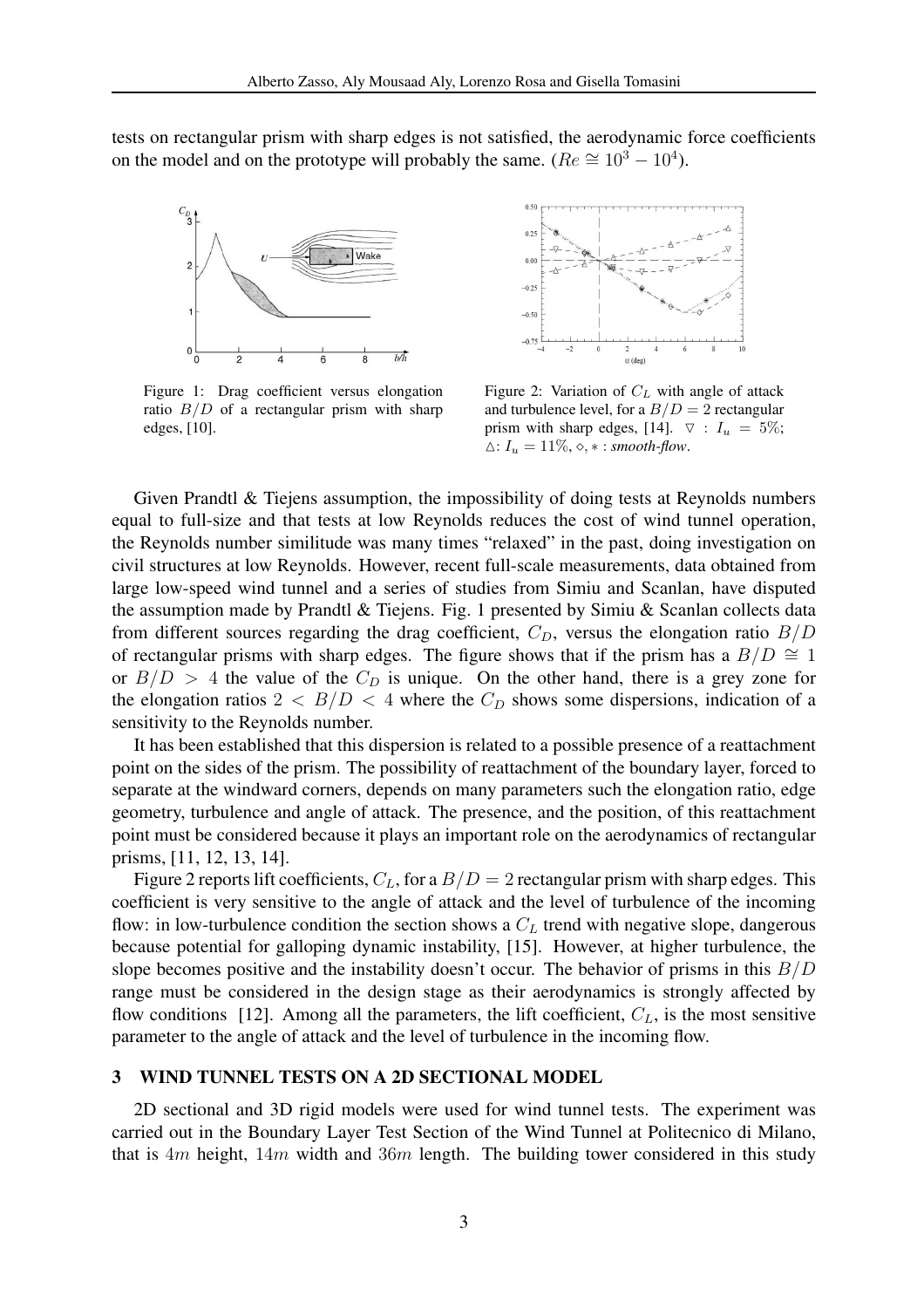

Figure 3: The 2D sectional model on the dynamometric balance.



Figure 4: 3D rigid model in SF configuration.



Figure 5: The symbols used for showing the results.



Figure 6: Trend of the lift coefficient,  $C_L$ , versus the wind attack angle,  $\alpha$ 

represents a common high-rise building with geometry very similar to a regular rectangular prism.

The 2D sectional model was used to evaluate the two dimensional smooth flow (SF) behavior around the prism. In this test configuration, the boundary layer thickness is about 0.2 m and the turbulence intensity,  $I_u$ , outside the boundary layer is lower than 2% (see Fig. 7). For the first analysis it was hanged by a multicomponent load cell at each side; the cells were mounted on a mechanism driven by a motor allowing 360deg rotation of the entire model as shown on Fig. 3. In this manner it was possible to change the angle of attack and to measure for every configuration the drag, lift, and moment force components.

In the first part of the research project the rigidly supported 2D sectional model was tested in low-turbulence flow with an angle of attack  $\alpha = \pm 90deg$  (Fig. 3). Figure 6 gives the trend of the lift coefficient,  $C_L$ , versus the wind attack angle,  $\alpha$  (the conventions used for showing the results are presented in Fig. 5). It is shown on the figure that there is a sharp change in the  $C<sub>L</sub>$ values from positive to negative over a small variations in the wind attack angle ( $-4 < \alpha < 4$ ). Such sharp sudden changes may show potential for galloping instability, based on Den Hartog criteria, Eq. (1) given their negative slope of  $C_L$  versus  $\alpha$  at 0deg, [15].

$$
\frac{\partial C_L}{\partial \alpha} + C_D \le 0 \tag{1}
$$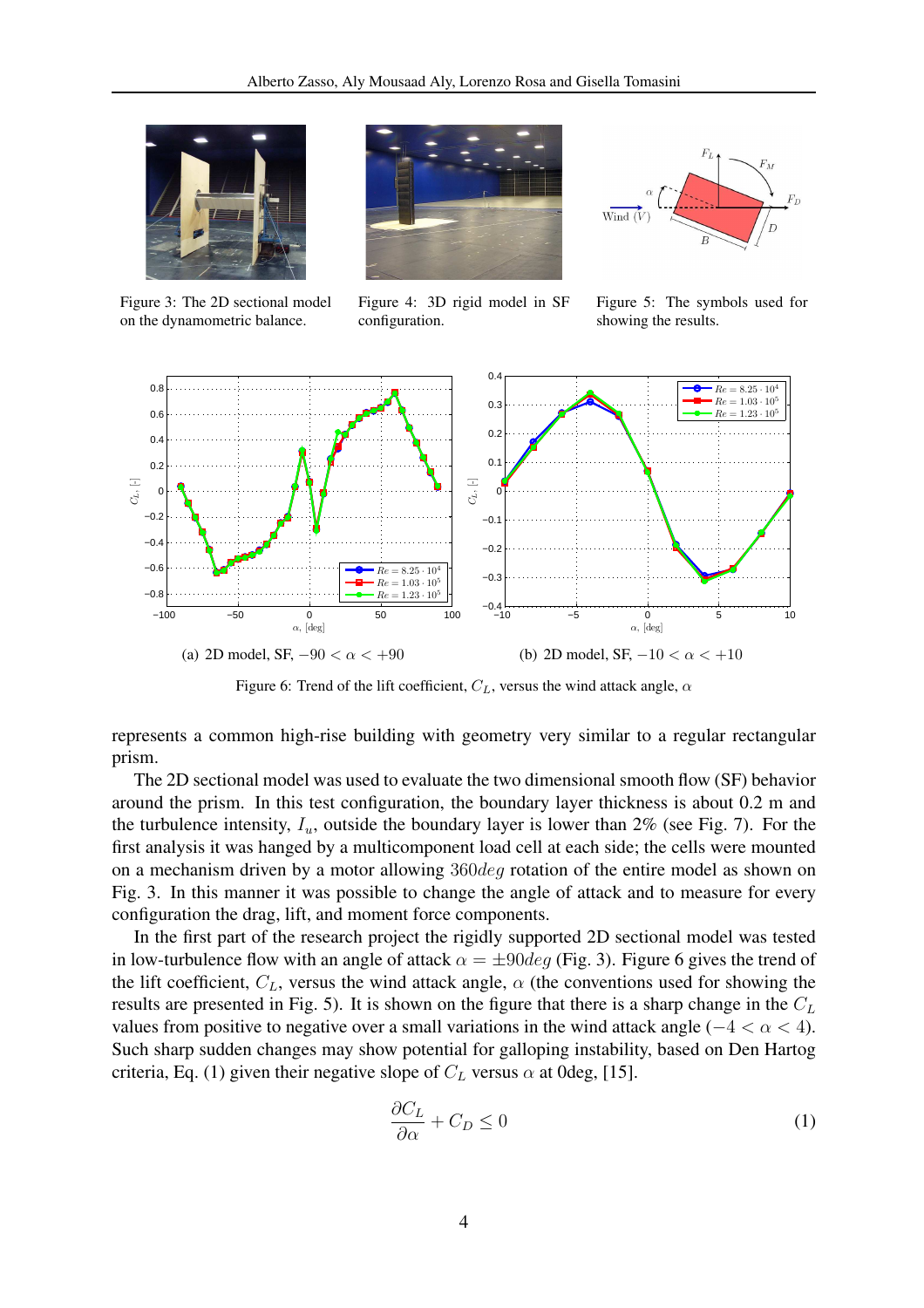

Figure 7: Flow characteristics during the tests: SF, BLa and BLb configurations.

### 4 WIND TUNNEL TESTS ON 3D RIGID MODEL

### 4.1 Test arrangements

In order to deeply investigate the aerodynamic behavior of the prism and to obtain surface pressure measurements, that is necessary for predicting wind loads for the FEM model, a rigid 3D model of the tower was used. The 3D model is indicated on Fig. 4. The tower considered in this study represents a high-rise building that is to be constructed in the city of Milan, Italy. The outer dimensions of the full-scale building are  $209m$  height,  $57.6m$  width, and  $22.5m$  depth. A rigid 3D model of the tower made of carbon fiber and geometrically scaled by 1:100 was used for wind tunnel tests. The surrounding buildings within a radius of 500 m from the center of the tower were also scaled 1:100 to be presented on the turning test table according to the type of the test configuration used. The huge dimensions of the Boundary Layer test section allows for testing civil engineering structural models with large scales (up to 1:50) with low blockage effects. The long length of the test section allows for the turbulent boundary layer to be developed properly. Passive vortex generators in the form of spires, brick and roughness elements in the shape of pyramids were used at the entrance of the test section to stimulate the growth of the boundary layer and to produce a flow with different characteristics. Two levels of turbulence intensity and integral length scale were generated, hereafter called BLa and BLb: the BLa configuration has turbulence values greater than BLb, similar to an urban site. The integral length scale in BLb configuration is about 10% lower than BLa configuration. The flow characteristic simulated in the wind tunnel are summarized in Figure 7. Two different site configurations (referred to as Config. I and Config. II) are considered in this paper, (see Fig. 8). The main objective of the wind tunnel tests is to conduct surface pressure measurements, acquired using the high speed PSI-system 8400. Pressure measurements are favorable to be used with the FEM in order to predict the responses of the tower as it can accurately distribute the wind load on the outer surface of the model [8].

### 4.2 Test results

Figure 9(a) shows the  $C_L$  computed for each section of the model in SF, compared with the coefficient measured on the sectional model. Line "TOT" stands for the integration of the global pressure field and represents the 3D model aerodynamic behavior. The global behavior of the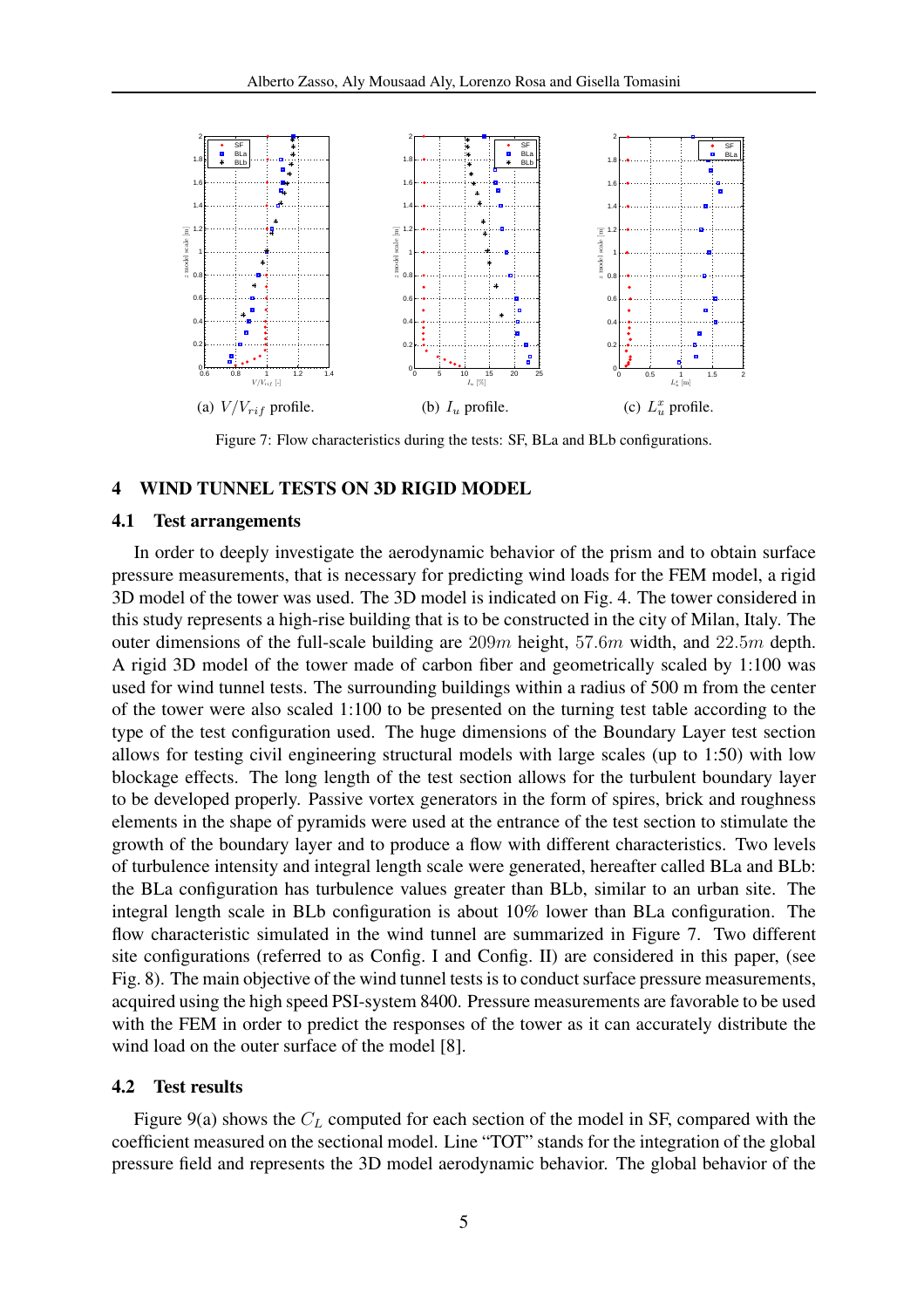

(a) Site Config. I (exp: 45deg). (b) Site Config. II (exp: 180deg).

Figure 8: Wind tunnel site configurations for the 3D rigid model tests.

sectional and the 3D model is quite similar (lines 2D and TOT), but the  $C<sub>L</sub>$  trend changes along prism height. Figure 9(b) reports the  $C_L$  trend in turbulence flows ( $I_u = 17\%$  and  $L_u^x/D = 6.5$ at the reference height). The curves slope is always positive and all the model slices have a similar behavior. The role of the free-stream turbulence is to gives more energy to the flow and increases the growth rate of the shear layer: the consequence is to shorten the separation bubble. The shortening of the separation bubble length causes an earlier reattachment of the separated shear layer and a fast mean pressure recovery, that affects the lift and drag coefficients. The results is that stability of the prism is related to the turbulence level and increasing the turbulence lead to prism stability. This behavior is explained in Fig. 10 in which the pressure distribution



Figure 9: Steady aerodynamic lift force coefficient,  $C_L$ , in SF and BLa configurations. The legend, in the 3D case, shows the number of the model slice.

around section 8 (slice 8 is at about 2/3 height of the building) and the respective lift and drag forces, obtained from the pressure integration, are illustrated. Considering this figure, it is clear the alteration of the flow pattern on the flow facing-side of the prism due to the increased turbulence and the consequent change of the lift force coefficient. A detailed study about this behavior is present in [16].

### 5 3D FEM OF THE TOWER

FEM of the full-scale building tower is provided in Fig. 11. Modal parameters of the FEM for the first six modes are given in Table 13. Equations of motion governing the behavior of the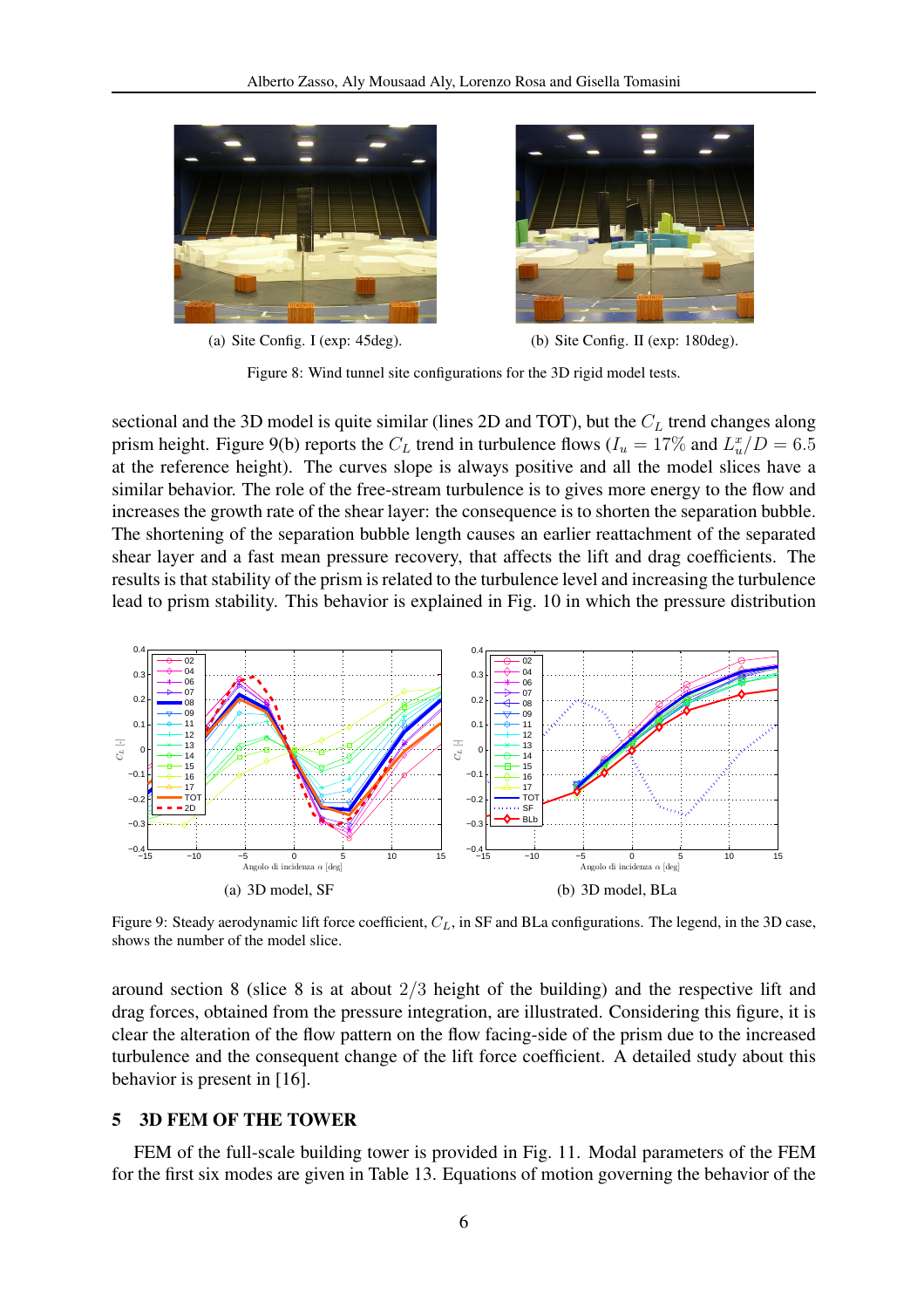

Figure 10: Mean pressure distribution on section 8.  $I_u^{SF}$ =1.8%,  $I_u^{BLb}$ =13%,  $I_u^{BLa}$ =17%. The arrows indicate the lift and drag forces obtained from the pressure integration. The wind comes from the left side,  $W \Longrightarrow$ .



Figure 11: FEM of the building with the first six mode shapes.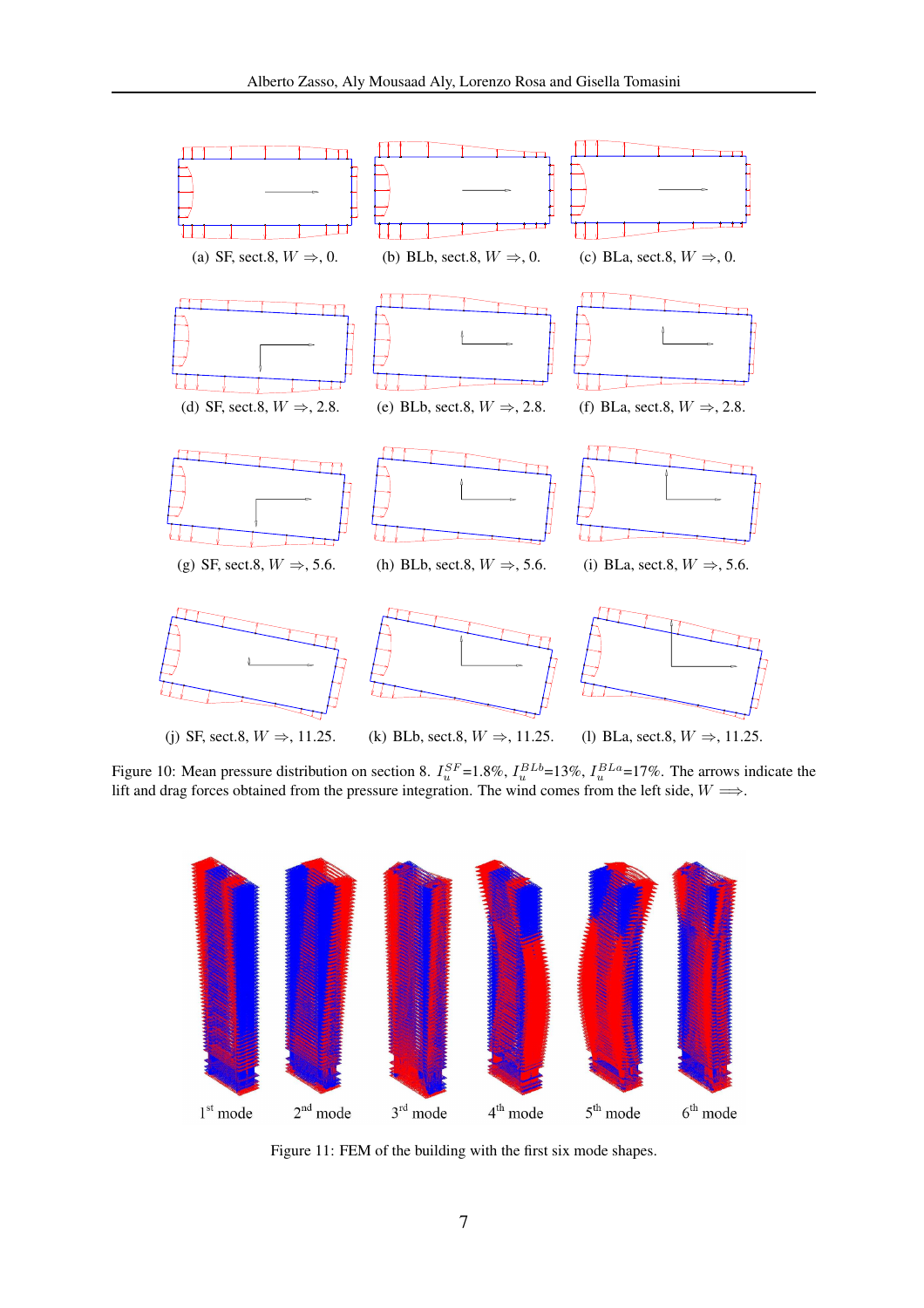structure under wind loads are

$$
M\ddot{X} + C\dot{X} + KX = F(t)
$$
 (2)

where  $X = [x \ y \ z]^T$  is a  $(3n \times 1)$  vector and n is the number of nodes while x, y, and z are vectors of nodal displacements in *x*, *y*, and *z* directions respectively.

Time history of the pressure forces acting at each external surface node is obtained by integrating wind pressure over the corresponding effective surface area to give the three components of the force. However, forces acting on the internal nodes are obviously equal to zero. Using the first six modes given from the FEM, with the next transformation:

$$
\mathbf{X} = \mathbf{\Phi}\mathbf{q} \tag{3}
$$

$$
\Phi = \begin{bmatrix}\n\phi_1(x_1) & \phi_2(x_1) & \cdots & \phi_6(x_1) \\
\phi_1(x_2) & \phi_2(x_2) & \cdots & \phi_6(x_2) \\
\vdots & \vdots & \vdots & \vdots \\
\phi_1(x_n) & \phi_2(x_n) & \cdots & \phi_6(x_n) \\
\phi_1(y_1) & \phi_2(y_1) & \cdots & \phi_6(y_1) \\
\phi_1(y_2) & \phi_2(y_2) & \cdots & \phi_6(y_2) \\
\vdots & \vdots & \vdots & \vdots \\
\phi_1(y_n) & \phi_2(y_n) & \cdots & \phi_6(y_n) \\
\phi_1(z_1) & \phi_2(z_1) & \cdots & \phi_6(z_1) \\
\phi_1(z_2) & \phi_2(z_2) & \cdots & \phi_6(z_2) \\
\vdots & \vdots & \vdots & \vdots & \vdots \\
\phi_1(z_n) & \phi_2(z_n) & \cdots & \phi_6(z_n)\n\end{bmatrix}, \mathbf{q} = \begin{Bmatrix}\nq_1 \\
q_2 \\
\vdots \\
q_6\n\end{Bmatrix}
$$
\n(4)

where  $\Phi$  is  $(3n \times 6)$  matrix of eigenvectors and q is  $(6 \times 1)$  vector of generalized displacements. Substituting by Eq. (3) into Eq. (2) and premultiplying by  $\Phi^T$ , one obtain

$$
\Phi^{\mathrm{T}} M \Phi \ddot{q} + \Phi^{\mathrm{T}} C \Phi \dot{q} + \Phi^{\mathrm{T}} K \Phi q = \Phi^{\mathrm{T}} F(t) \tag{5}
$$

By assuming the damping matrix, C, to be a proportional damping, the above equations results into six uncoupled equations:

$$
m_{11}\ddot{q}_1 + c_{11}\dot{q}_1 + k_{11}q_2 = \sum_{i=1}^n \phi_1(x_i) F_{x,i}(t) + \sum_{i=1}^n \phi_1(y_i) F_{y,i}(t) + \sum_{i=1}^n \phi_1(z_i) F_{z,i}(t)
$$
  
\n
$$
\vdots
$$
  
\n
$$
m_{66}\ddot{q}_6 + c_{66}\dot{q}_6 + k_{66}q_6 = \sum_{i=1}^n \phi_6(x_i) F_{x,i}(t) + \sum_{i=1}^n \phi_6(y_i) F_{y,i}(t) + \sum_{i=1}^n \phi_6(z_i) F_{z,i}(t)
$$
\n(6)

where  $m_{ii}$ ,  $c_{ii}$ , and  $k_{ii}$  are generalized mass, generalized damping, and generalized stiffness of the  $i^{th}$  mode respectively. The  $q_i(t)$  are then solved from each of the above equations. Simulink is used for the numerical solution of the above equations.

#### 6 DYNAMIC RESPONSE UNDER WIND LOADS

Figures (14-16) show the displacement and acceleration responses of the top corner of the tower in both x-direction and y-direction as a function of the approaching wind angle. The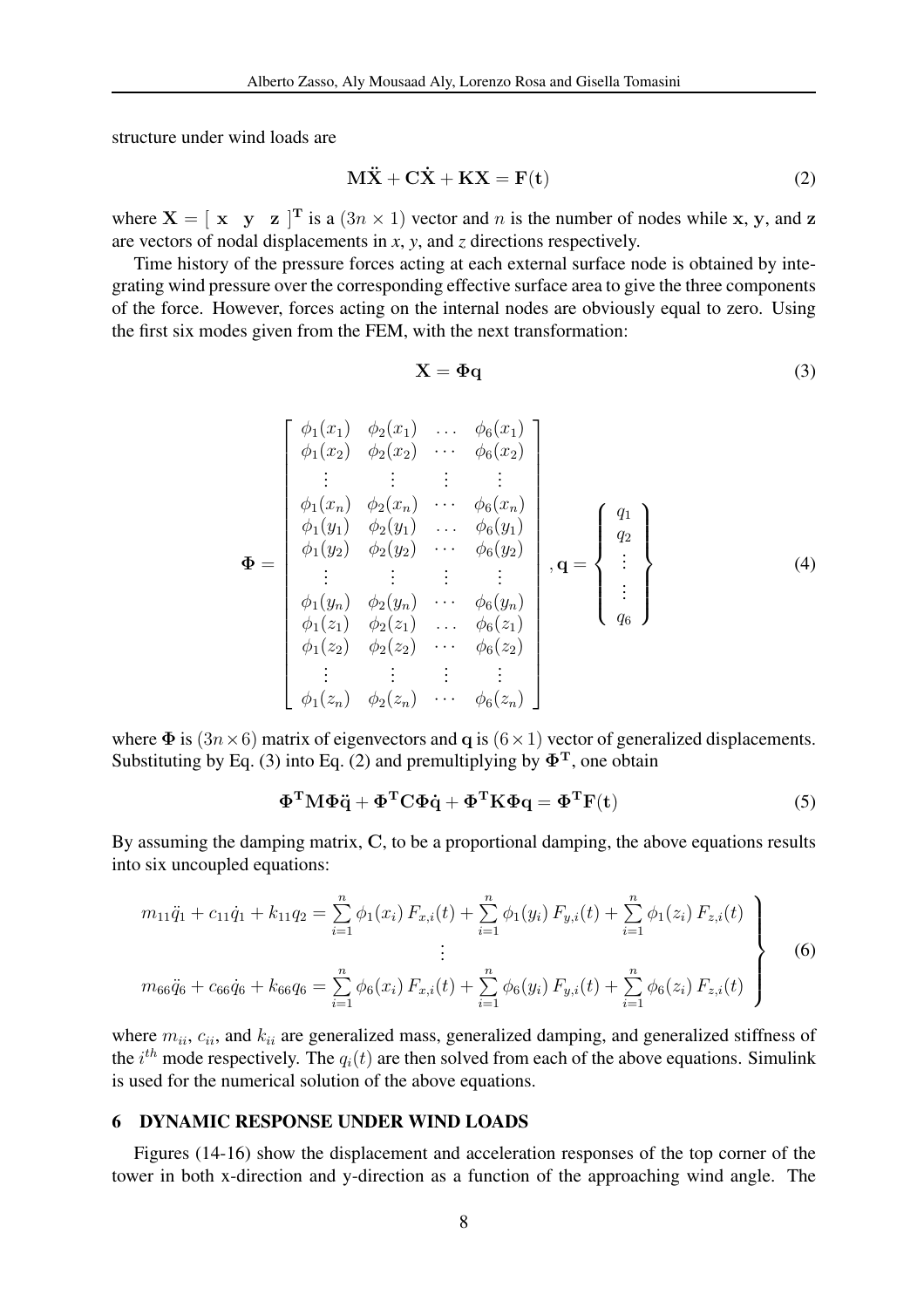

| Mode No.              | Freq.[Hz] | Modal h% |
|-----------------------|-----------|----------|
|                       | 0.1446    | 0.01     |
| $\mathcal{D}_{\cdot}$ | 0.1528    | 0.01     |
| $\mathcal{R}$         | 0.2545    | 0.01     |
| 4                     | 0.4511    | 0.01     |
| 5                     | 0.6269    | 0.01     |
|                       | 0.8812    | 0.01     |

Figure 13: Modal parameters of the fullscale building

Figure 12: Wind direction for the test on the entire tower.

design wind speed is taken as 28.5 m/s which corresponds to a return period of five years. On the figures, Config. I and Config. II refer to the responses of the top corner of the tower under the site configurations indicated by Fig. 8. In this study, the terms along-wind and across-wind responses refers to the nodal responses of the top corner in x and y-directions. The response is called along-wind in one direction if it coincides or has a small shift angle with the wind load direction. Note also that, unlike many previous studies, both along-wind and across-wind responses here represents the lateral in-plane responses in addition to the torsional responses of the tower that is added instantaneously to the two lateral in-plane responses. Effect of damping on the rms-displacement and acceleration responses is studied by considering three different damping ratios (1%, 2% and 4% which is referred to as  $h1\%$ ,  $h2\%$  and  $h4\%$  respectively).

The along-wind mean displacement response in the y-direction is higher than that in the x-direction due to the fact that it is dominated by the mean wind load which is higher in the y-direction due to the rectangular cross section of the building (i.e. the drag face of the building is wider in the y-direction than that in the x-direction). However, rms-displacements and rmsaccelerations along-wind in the y-direction still have significantly high values (with respect to the across-wind responses in the y-direction) when compared to those in the x-direction (acrosswind responses are much higher than along-wind responses in x-direction).

Figures (15-16) show that rms-displacement responses strongly depend on the incident wind direction for both of the two configurations. It is also shown that rms-displacement responses in the across-wind direction are larger than those in the along-wind direction. This is because the aerodynamic loading on a tall building usually results from the atmospheric turbulence and wake excitation due to vortex shedding. The atmospheric turbulence in the approach flow causes fluctuating along-wind loading and wake excitation induces fluctuating across-wind loads. One can see also that all of the responses (rms-displacements and rms-accelerations) in the alongwind (angles 90deq, 270deq, and vicinities) and across-wind (angles 0deq, 180deq, 360deq, and vicinities) of y-direction are much higher than those in the along-wind (angles 0deg, 180deg,  $360deg$ , and vicinities) and across-wind (angles  $90deg$ ,  $270deg$ , and vicinities) of the x-direction respectively. This is because the contribution of the torsional response to the overall response in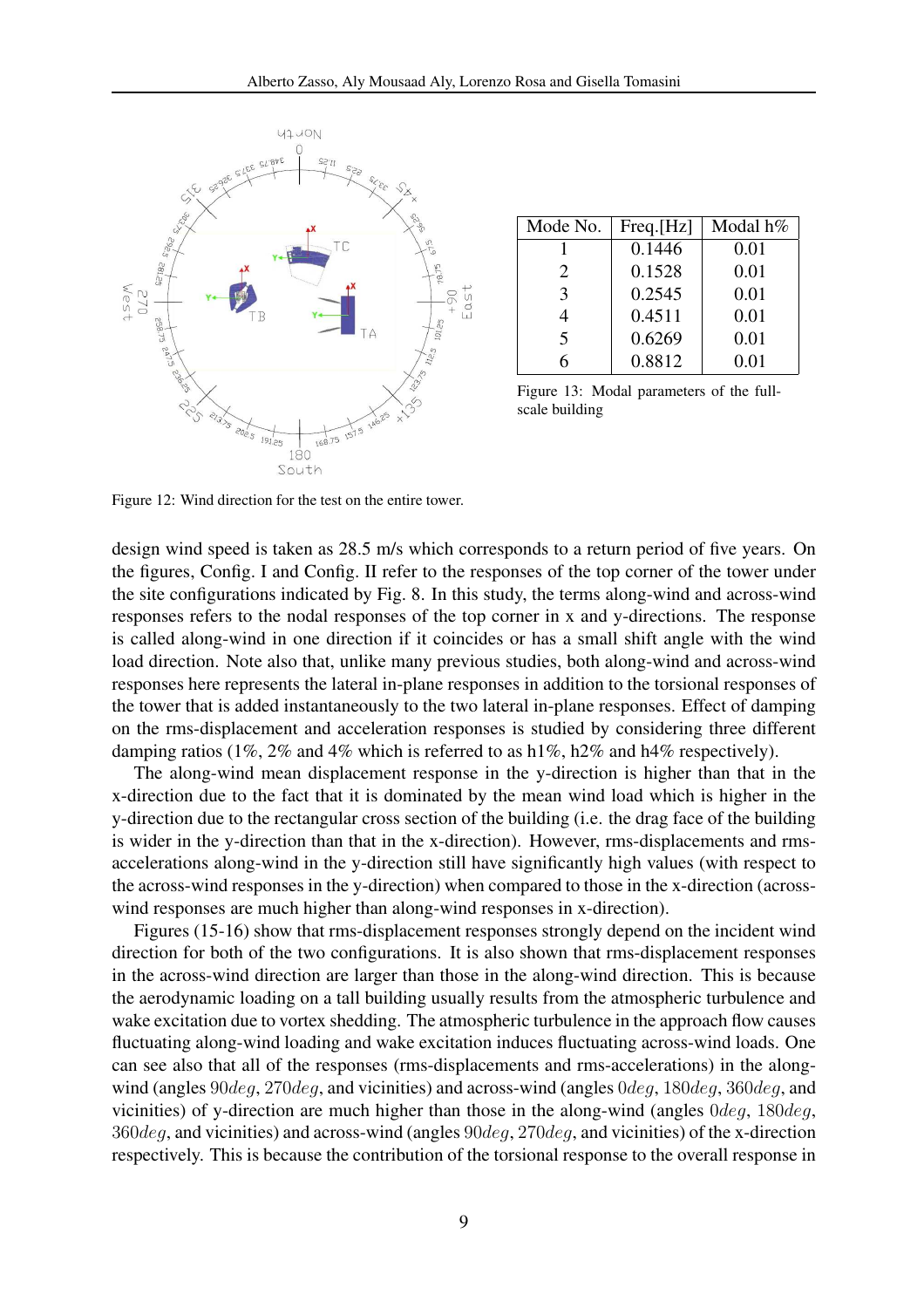

Figure 14: Mean displacements of the top corner in x and y-directions.



Figure 15: RMS displacements of the top corner in x and y-directions.

the y-direction is about 2.56 times the contribution of the torsional response in the x-direction (the building has a rectangular cross-section). Also, this is due to the unequal effects of the flow around the prism.

One can see from Figs. (15-16), for the responses under Config. I, that the effect of low rise buildings in the surrounding result in an increase in the along-wind response (responses in the y-direction at angle  $90deg$  are higher than those at angle  $270deg$ ) but reduction in the across-wind response (responses in the x-direction at angle 90deg are slightly lower than those at angle 257.5deg) when they exist in the upstream wind (see Fig. 8). This means that short buildings perform like roughness elements in the upstream wind and increase the turbulence of the upcoming wind which increases the along wind response; while the increased along-wind turbulence decreases the across-wind responses. This reveal an important fact, i.e., the dynamic responses for the along-wind direction increases with the increase in the turbulence intensity.

The interference effect of the tallest building in the surroundings which generally has building height about 80% of the tower resulted into a reduction in the mean along-wind displacement responses in the y-direction when the tower was partially covered by this building (angle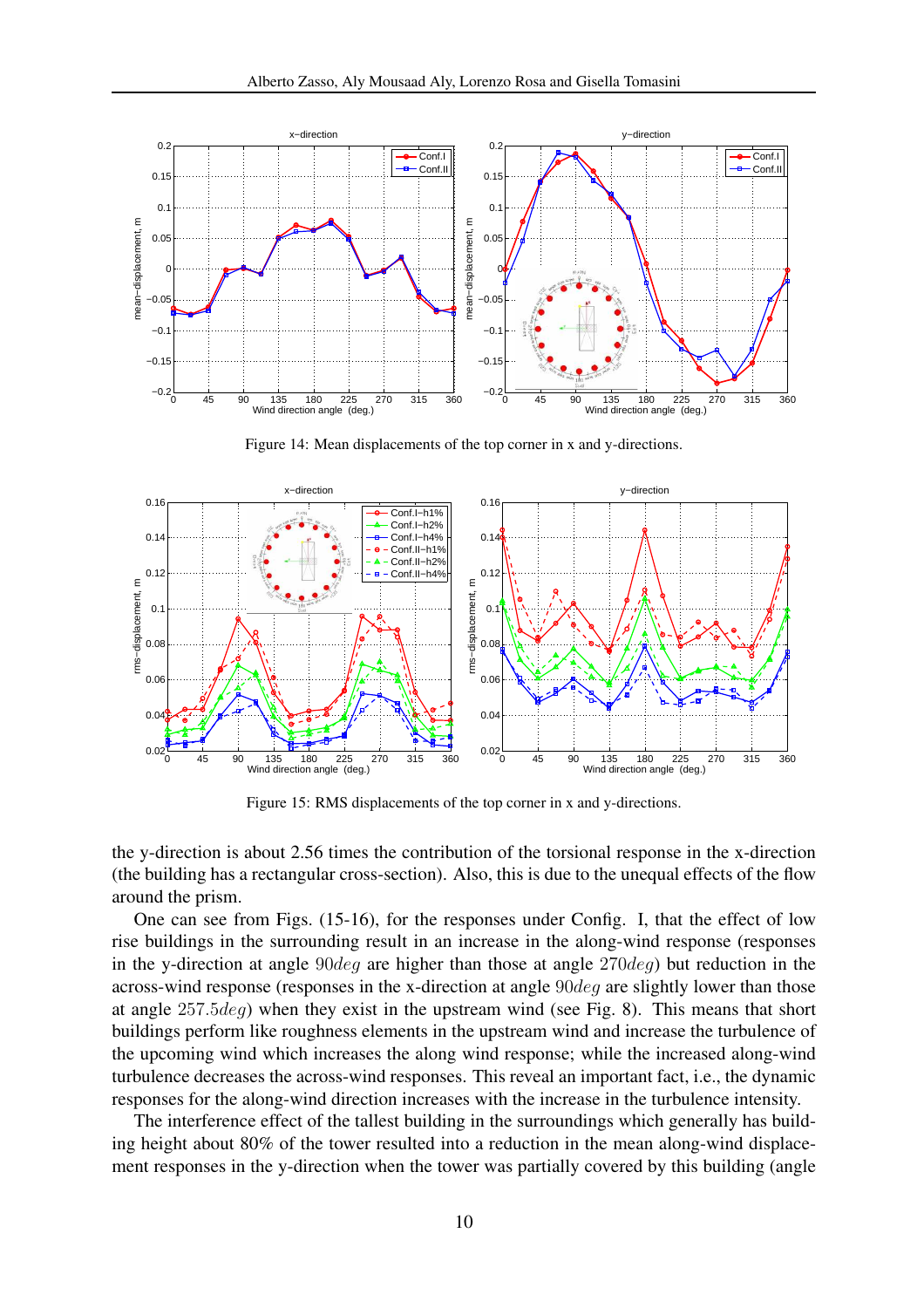

Figure 16: RMS accelerations of the top corner in x and y-directions.

 $270deg$  (see also Fig. 12)). However, this interference has no significant reduction on the rms responses which mainly depend on the fluctuating component of the wind load.

Figures (15-16) with Fig. 8-(b)) indicates that the across-wind responses in the y-direction (angle 180deg) are highly decreased due to the turbulence generated behind a building in the surrounding when it exist in the upcoming wind (this build-ing has a height of about 50% of the towers height).

### 7 DAMPING EFFECTS

In order to estimate the damping level necessary for comfort purposes, numerical simulation with different damping ratios, h, were conducted. Three levels were tested:  $h = 1\%$ ,  $h = 2\%$ and  $h = 4\%$ .

### 7.1 Expecting damping effects

Considering SDOF mechanical system forced by a simple harmonic resonant input ( $\Omega = \omega_0$ ), the response is again simple harmonic. Now, if damping is doubled( $h = 1\% \rightarrow h = 2\%$ ), its response, so its RMS, will reduce by a factor 0.707, [15].

If the system is forced by a white noise excitation  $F(\Omega = \omega_0)$ , the response will be composed by static and a narrow-band resonant response, Eq. (7).

$$
\frac{X_0}{X_{st}} = S\left(\frac{\Omega}{\omega_0}; h\right) = \frac{1}{1 - \left(\frac{\Omega}{\omega_0}\right)^2 + i2h\frac{\Omega}{\omega_0}}
$$
\n(7)

The RMS of the response, given by Eq. (8), is then the RMS of the function in Eq. (7) short of  $F(\Omega = \omega_0)$ .

$$
RMS\left(h\right) = \left(X_{st} \frac{1}{\Omega/\omega_0} \int\limits_{0}^{\overline{\Omega/\omega_0}} \frac{1}{\left(1 - \left(\frac{\Omega}{\omega_0}\right)^2\right)^2 + \left(2h\frac{\Omega}{\omega_0}\right)^2} d\left(\frac{\Omega}{\omega_0}\right)\right)^{0.5} \tag{8}
$$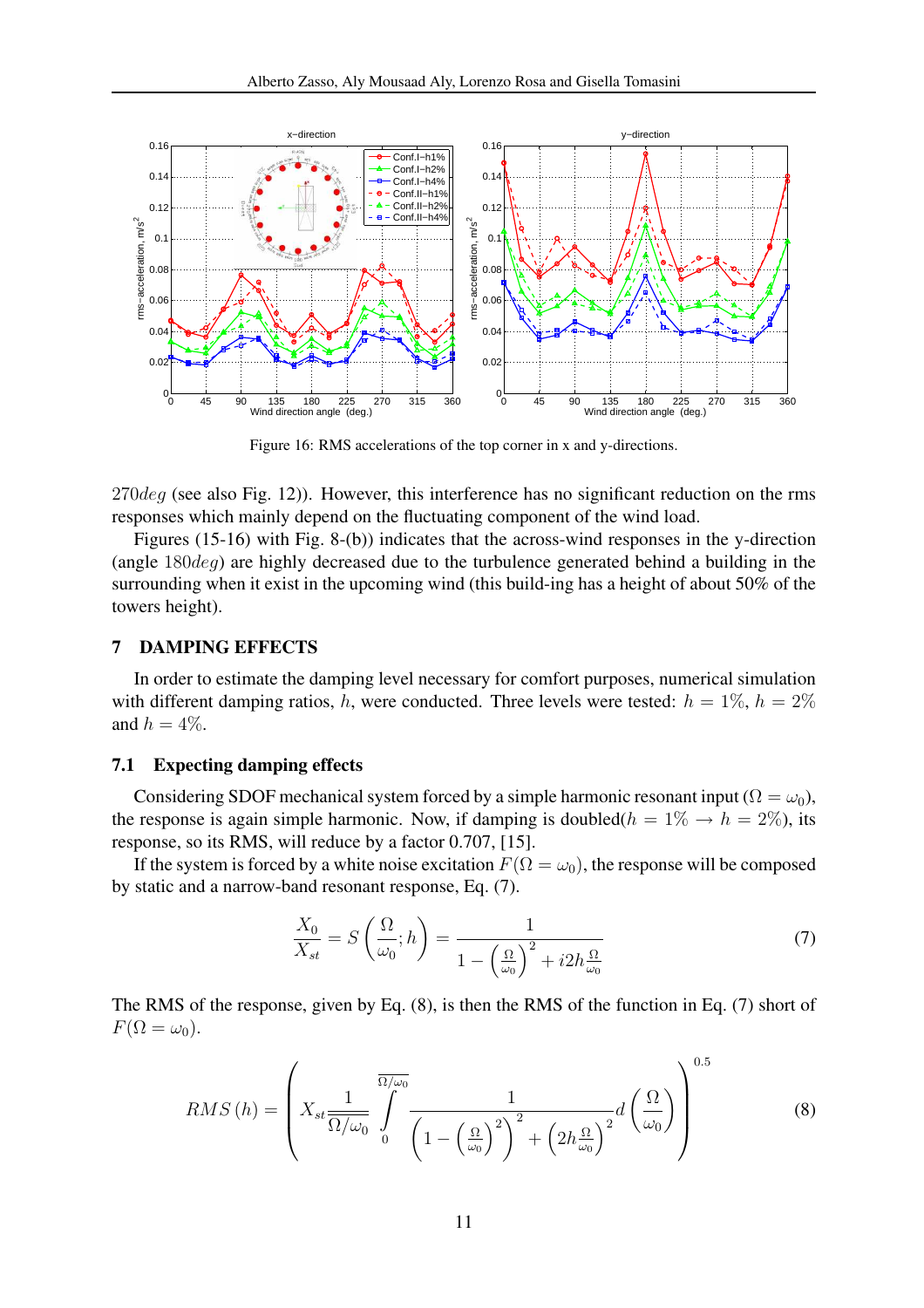If the damping ratio of the mechanical system is small, Fig. 17, the resonant peak gives quite all the contribution to the RMS. In this case it can be shown that, Eq. (9), [15]:

$$
\frac{RMS\left(h_{2}\right)}{RMS\left(h_{1}\right)} = \left(\frac{\left|S\left(\frac{\Omega}{\omega_{0}};h_{2}\right)\right|^{2}}{\left|S\left(\frac{\Omega}{\omega_{0}};h_{1}\right)\right|^{2}}\right)^{0.5} \simeq \left(\frac{h_{1}}{h_{2}}\right)^{0.5} \tag{9}
$$

This means that if the amount of damping is being double, the RMS reduction is so reduced by a factor  $1/\sqrt{2}$ . However, in order to have a reduction in the response of 50%, it is necessary to have the damping ratio multiply by four.



tude spectra.

Figure 17: Role of the damping on the response

The wind, and so the generalized force spectrum, carried at the real using the equality on the reduced frequencies, Eq. (10),

$$
\left[\frac{f \cdot L}{V}\right]_M = \left[\frac{f \cdot L}{V}\right]_R \to \lambda_f = \frac{\lambda_V}{\lambda_L}
$$
\n(10)

has the largest energy content in a band frequency lower than the building natural frequencies (Fig. 17(b)): it is then like a white noise spectrum in the resonant region of the building response.

### 7.2 Results of the simulations

Figures (15 - 16) and Table 1 for the exposure angle 360 deg, show that the RMS response dependence on damping obtained from the numerical simulations is in agreement with the expected results: doubling the damping ratio, the RMS simulated response is reduced by a factor of about 0.7. In order to reduce displacements and accelerations by 50%, the damping must be multiply by four.

Figures (15-16) show that damping is effective in reducing rms responses under the two configurations. However, for comfort reasons, rms-accelerations are limited to be lower than 0.06 m/s2 [17] for this specific building under the current study conditions (wind has a return period of 5 years and the wind speed is assumed to be constant for all of the wind attack angles).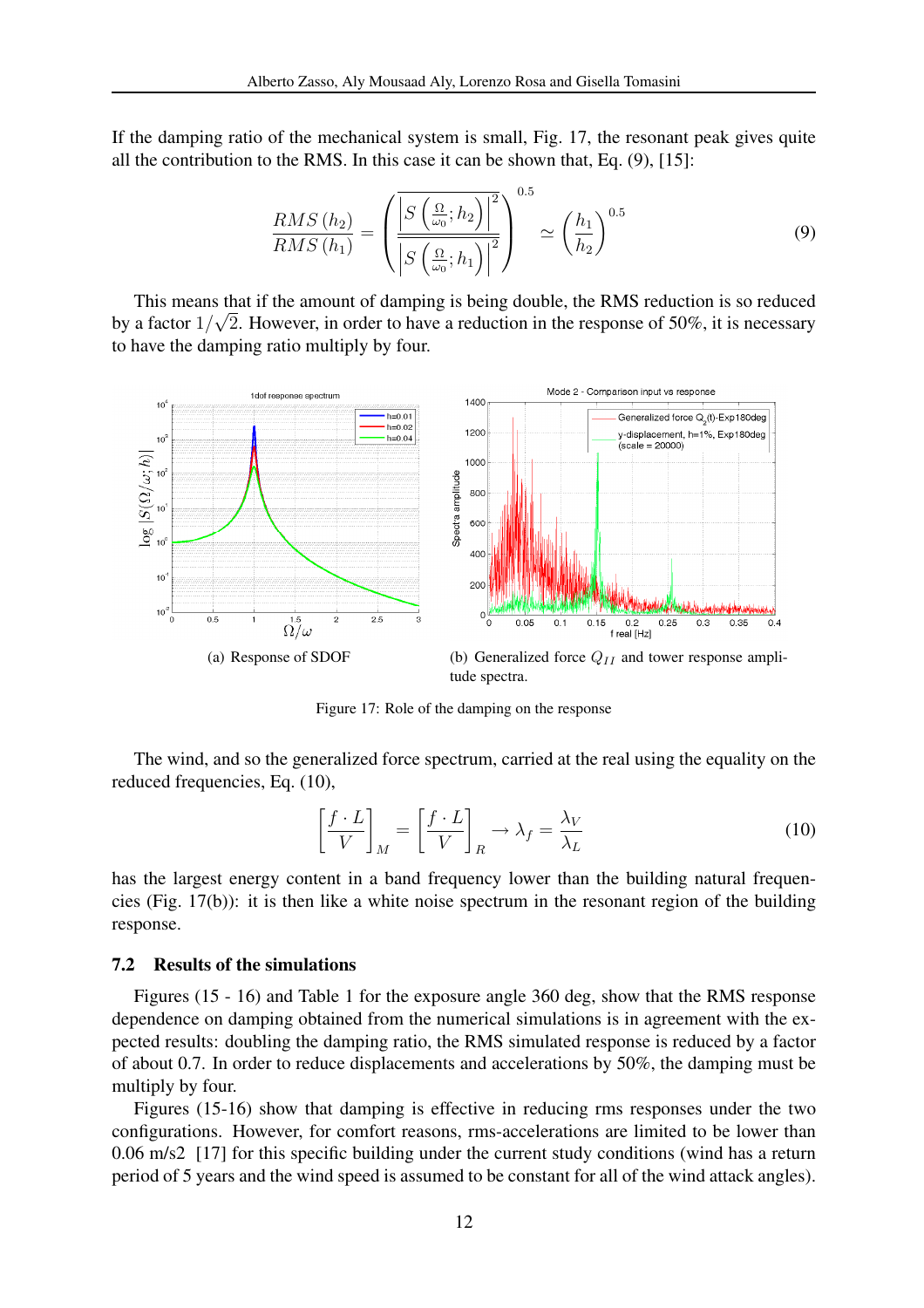| Exp. angle | Damping                     | Mean y-displ. | rms y-displ. | rms y-acc. |
|------------|-----------------------------|---------------|--------------|------------|
| (deg)      | $\%$                        | (m)           | (m)          | (m/s2)     |
| 360        |                             | $-0.0017$     | 0.135        | 0.1404     |
| 360        | $\mathcal{D}_{\mathcal{A}}$ | $-0.0017$     | 0.0995       | 0.0983     |
| 360        |                             | $-0.0017$     | 0.0757       | 0.0684     |
| 360        | $h_2/h_1$                   |               | 0.73         | 0.70       |
| 360        | $h_4/h_1$                   |               | 0.56         | 0.48       |

Table 1: Damping role on the rms responses



Figure 18: Peak accelerations of the top corner.

Figure (16) shows that 2% damping in the x-direction is enough to reach the comfort criteria over all of the wind attack angles while 4% damping in the y-direction still not enough to reach the comfort criteria under across wind loads. This means that a simple tuned mass damper can be used to damp the structural vibrations in the x-direction while active control is needed to damp the vibrations in the y-direction.

### 7.3 Evaluation of the peak

Peak accelerations, needed for the comfort verification, can be evaluated as  $3.5 \times RMS$ , [18]. Figure 18 show the comparison between these peaks and the maximum values obtained from the simulated time history for under Conf. I. As one can see the agreement is good. However, there are some peak values obtained from the time history that are greater than those obtained from the rms values. The analysis of the data shows that the cause of these differences is due to some isolated singular peaks in the time history, due to a transient in the input (the generalized force) perfectly resonant. As an example, Fig. 19(a) shows the generalized force of the second mode,  $Q_{II}(t)$ . In order to evaluate the resonant component, a band-pass filter  $0.14 - 0.15$  Hz was used: from time 2960 s, one can see that the  $Q_{II}(t)$  presents two resonant cycle, after that there isn't no more correlation. The displacement response in y-direction derived from this input is shown in Fig. 19(b): it is clear that the four resonant peaks of the  $Q_{II}(t)$  are the cause of the peaks in the time history, highlighted in box1. It is also clear that this is a resonant condition because a negligible dependence of the transient peak response on the damping ratio h. In a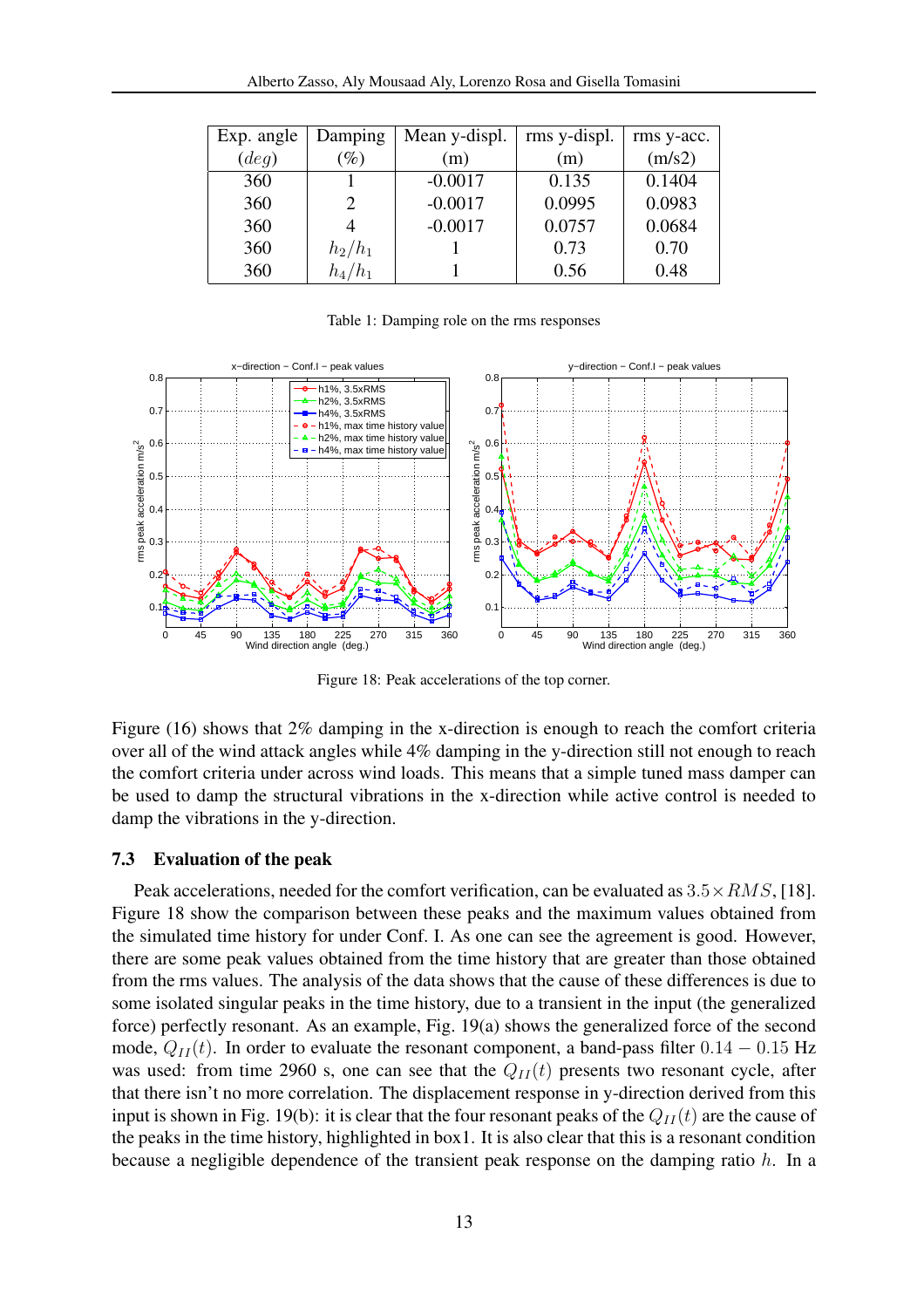

non-resonant condition, box2, it is clear that the damping reduces the response. However it is

(a) Generalized force of the second mode (filtered and unfiltered)

(b) Displacement response in the y-direction (unfiltered).

Figure 19: Evaluation of the peaks in the response.

believed that this behavior has a very low probability of expectation. If no statistical regression on peaks population is allowed, reliable peaks values can be estimated from the RMS simulated response, as  $3.5 \times RMS$ .

### 8 CONCLUSIONS

Both 2D sectional and 3D rigid models were used to further the understanding of the wind flow effects around a tall building with the outer shape that is close to a rectangular prism. The 2D sectional model indicated sensitivity to galloping instability at low turbulence over critical wind attack angles ( $-5deg < \alpha < +5deg$ ). The same phenomenon was seen again with the 3D model at low turbulence. However, such instability disappeared at higher turbulence. This is a key point that should be taken into account for the design of such structures in environments where low turbulence flow is expected.

The aerodynamic loads acting on the building are utilized with a FEM of the building to predict its dynamic responses under wind loads. This approach has the advantage of combining along-wind, across-wind and torsional responses altogether. The technique used allows for considering higher modes of vibration. The effect of the wind incident angle is very important as the highest values of the displacement and acceleration responses may occur at angles rather than 0deg or 90deg (at which it is difficult to calculate such responses using traditional codes). At the same turbulence intensity, responses in the across-wind direction are larger than those in the along-wind direction. This reveals the importance of the technique proposed as many codes provide details to calculate the along-wind response but not the across-wind and torsional responses. The existence of short buildings in front of the tower enhances the turbulence which results in an increase in the along-wind responses but a general decrease in the across-wind responses. The effect of the interference of the surrounding tall buildings (which have generally heights of about 80% of the tower) has a general effect of a reduction in the mean along-wind displacement if the wind is coming from their direction.

Damping was seen to be effective in reducing the responses of the tower in order to reach the design comfort level. It is shown that the tower requires much damping in one lateral direction than the other which is due to the unequal effects of the flow around the building and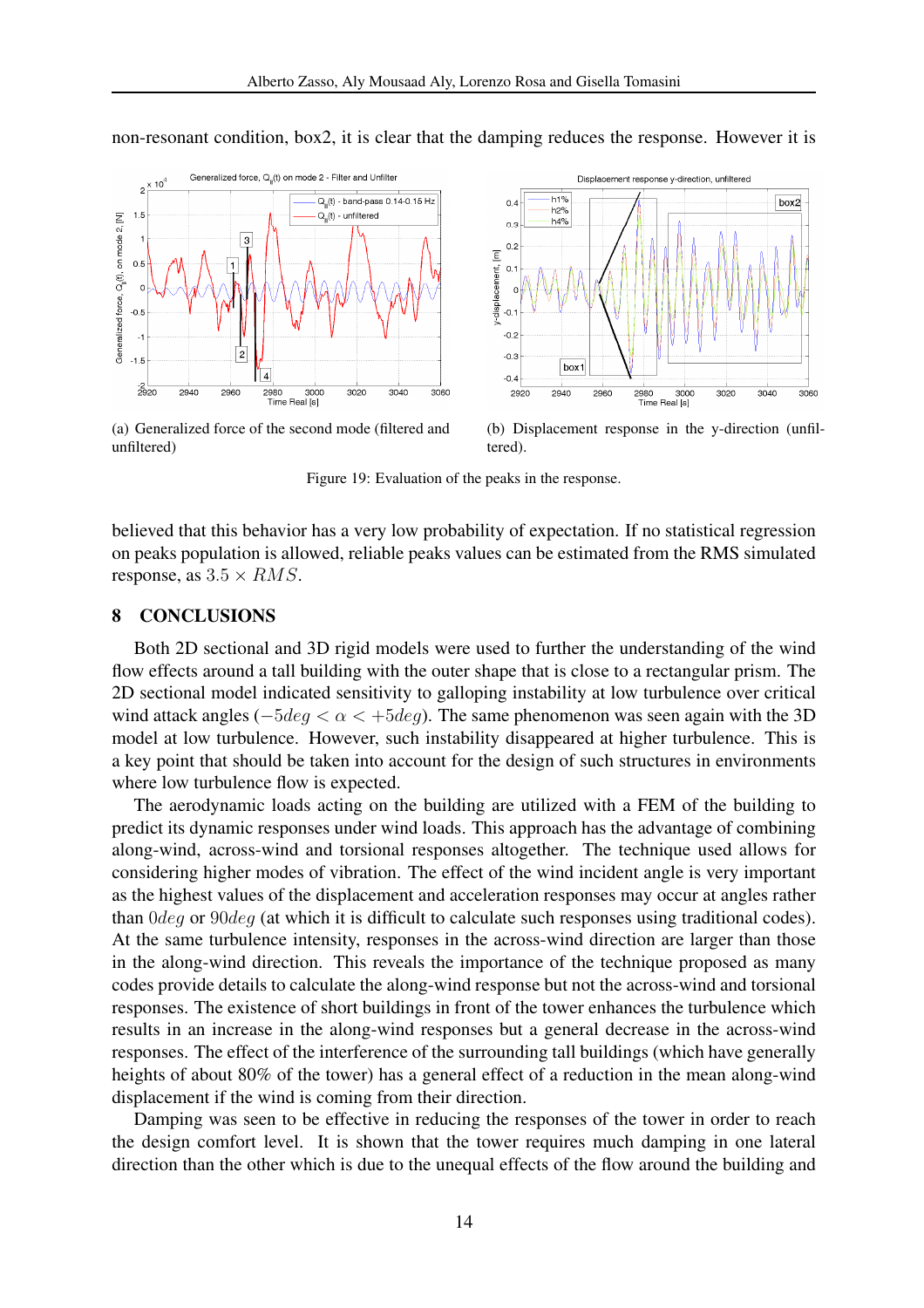the contribution of torsion. However, the procedure developed permits the displacement and acceleration levels of tall buildings to be estimated at the preliminary design stages.

### 9 ACKNOWLEDGEMENTS

The help offered by the staff of the wind tunnel and many volunteers who did share in setting up the experimental work is really appreciated.

### REFERENCES

- [1] American society of civil engineers. *Minimum design loads for buildings and other structures*. SEI/ASCE 7-02, Reston, Virginia, 2008.
- [2] Eurocode 1. *Actions on structures Part 1-4: General actions Wind actions*. prEN 1991-1-4, European Standard, 2004.
- [3] A. Kareem. Dynamic Response of High-Rise Buildings to Stochastic Wind Loads. *Journal of Wind Engineering and Industrial Aerodynamics*, 42(1-3), 1101-1112, 1992.
- [4] A. Kareem. Aerodynamic Response of Structures with Parametric Uncertainties.*Structural Safety*, 5(3), 205-225, 1998.
- [5] Y. Zhou, M. Gu, H. Xiang. Alongwind static equivalent wind loads and responses of tall buildings. Part I: Unfavorable distributions of static equivalent wind loads. *Journal of Wind Engineering and Industrial Aerodynamics*, 79(1-2), 135-150, 1999.
- [6] Y. Zhou, M. Gu and A. Kareem. Stochastic Wind-Excited Response of Tall Buildings: Influence of Mode Shapes. *In: Proceedings of the 8th ASCE Joint Specialty Conference on Probabilistic Mechanics and Structural Reliability*, Notre Dame, Indiana, July 24-26, 2000.
- [7] NatHaz. *Aerodynamic Loads Database*, http://aerodata.ce.nd.edu/, 2008.
- [8] A.M. Aly, A. Zasso and F. Resta. Pressure Integration Technique for Predicting Wind-Induced Response of a High-Rise Building. Paper submitted to *Journal of Wind Engineering and Industrial Aerodynamics*, 2007.
- [9] O. Tietjens and G. Prandtl. *Applied Hydro and Aeromechanics*. Editor: McGraw-Hill, New York, 1934.
- [10] E. Simiu and R. Scanlan. *Wind effects on structures*. Editor: John Wiley & Sons, New York, 1996.
- [11] R.P. Hoxey et al. Observations of Reynolds number sensitivity in the separated flow region on a bluff body. *Journal of Wind Engineering and Industrial Aerodynamics*, 73(3), 231-249, 1998.
- [12] G.L. Larose and A. D'Auteuil. On the Reynolds number sensitivity of the aerodynamics of bluff bodies with sharp edges. *Journal of Wind Engineering and Industrial Aerodynamics*, 94(5), 365- 376, 2006.
- [13] K. Shimada, T. Ishihara. Prediction of aeroelastic vibration of rectangular cylinders by k-epsilon model. *Journal of Aerospace Engineering*, 12(4), 122-135, 1999.
- [14] P. Hemon and F. Santi. On the aeroelastic behaviour of rectangular cylinders in cross-flow. ´ *Journal of Fluids and Structures*, 16(7), 855-889, 2002.
- [15] G. Diana and F. Cheli. *Dinamica e vibrazione dei sistemi*. Editor: Utet, Torino, 1993.